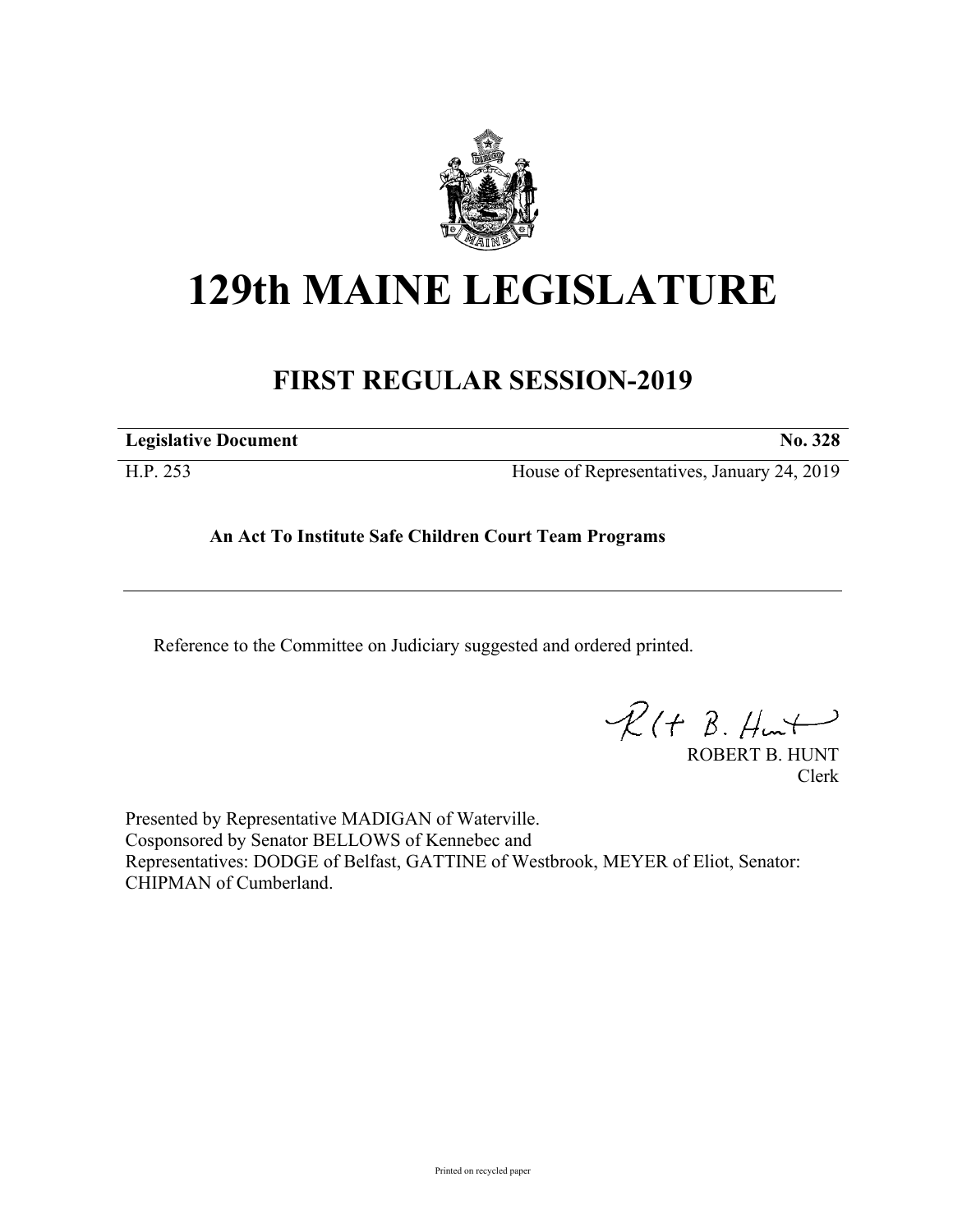| Be it enacted by the People of the State of Maine as follows:                                                                                                                                                                                                                                                                                                                |
|------------------------------------------------------------------------------------------------------------------------------------------------------------------------------------------------------------------------------------------------------------------------------------------------------------------------------------------------------------------------------|
| Sec. 1. 4 MRSA c. 8-C is enacted to read:                                                                                                                                                                                                                                                                                                                                    |
| <b>CHAPTER 8-C</b>                                                                                                                                                                                                                                                                                                                                                           |
| <b>SAFE CHILDREN COURT TEAM PROGRAMS</b>                                                                                                                                                                                                                                                                                                                                     |
| §441. Establishment                                                                                                                                                                                                                                                                                                                                                          |
| 1. Programs. The Judicial Department may establish safe children court team<br>programs in the Superior Courts and District Courts and may adopt administrative orders<br>and court rules to govern the practice, procedure and administration of these programs.                                                                                                            |
| 2. Purpose. The purpose of the safe children court team programs established under<br>subsection 1 is to use community knowledge to find local solutions that meet the<br>developmental needs of children who enter into the child protection system, especially<br>the developmental needs of children in foster care.                                                      |
| <b>3. Collaboration.</b> The following shall collaborate with and, to the extent possible,<br>provide financial assistance to the Judicial Department in establishing and maintaining<br>safe children court team programs established under subsection 1:                                                                                                                   |
| District attorneys, the Department of the Attorney General and statewide<br>А.<br>organizations representing prosecutors;                                                                                                                                                                                                                                                    |
| Attorneys who represent parents in child protection proceedings, including<br>В.<br>statewide organizations representing such attorneys;                                                                                                                                                                                                                                     |
| C. The Department of Health and Human Services;                                                                                                                                                                                                                                                                                                                              |
| D. The Department of Public Safety;                                                                                                                                                                                                                                                                                                                                          |
| E. The Department of Education; and                                                                                                                                                                                                                                                                                                                                          |
| F. Local service agencies.                                                                                                                                                                                                                                                                                                                                                   |
| §442. Programs                                                                                                                                                                                                                                                                                                                                                               |
| Coordinator of Safe Children Court Team Programs.<br>The Judicial<br>1.<br>Department shall employ a Coordinator of Safe Children Court Team Programs. The<br>Coordinator of Safe Children Court Team Programs shall help the Judicial Department<br>establish, staff, coordinate, operate and evaluate safe children court team programs<br>established under this chapter. |
| 2. Core components. The core components of the safe children court team<br>programs established under this chapter include the following:                                                                                                                                                                                                                                    |
| A. Judicial leadership in focusing on achieving timely, permanent resolution of child<br>placement issues and resolving the issues that brought families into the system;                                                                                                                                                                                                    |
| A development specialist with education and expertise in developmental<br>В.<br>psychology;                                                                                                                                                                                                                                                                                  |